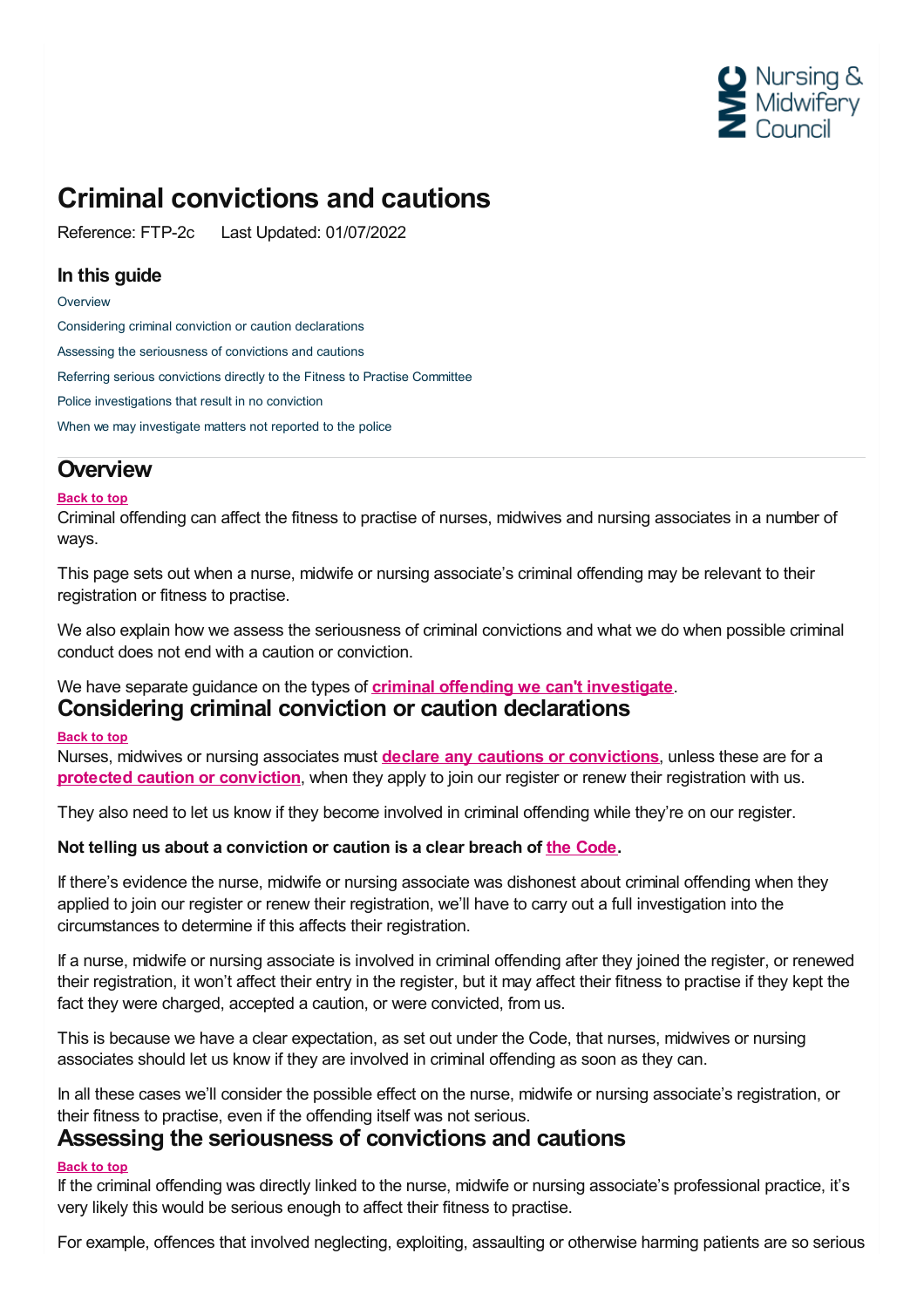that it may be harder for the nurse, midwife or nursing associate to address. In these cases it's more likely that we'll need to take regulatory action to maintain professional standards and public confidence in nurses, midwives or nursing associates.

If the criminal offending took place in the nurse, midwife or nursing associate's private life, and there's no clear risk to patients or members of the public, then it is unlikely that we'll need to take regulatory action to uphold confidence in nurses, midwives or nursing associates, or professional standards.

We'd only need to do that if the nurse, midwife or nursing associate was given a custodial sentence (this includes suspended sentences), or the conviction was for a **[specified](https://www.nmc.org.uk/ftp-library/understanding-fitness-to-practise/fitness-to-practise-allegations/criminal-convictions-and-cautions/directly-referring-specified-offences-to-the-fitness-to-practise-committee/) offence**.

Once we decide that the conviction, and any information we've gathered about the surrounding circumstances, would be serious enough to affect the nurse, midwife or nursing associate's fitness to practise, we'll seek police information to verify the details of the conviction or caution referred to us.

#### Find out more about **how we determine [seriousness](https://www.nmc.org.uk/ftp-library/understanding-fitness-to-practise/how-we-determine-seriousness/)**.

## <span id="page-1-0"></span>**Referring serious convictions directly to the Fitness to Practise Committee**

#### **Back to top**

We may pass the case directly to the Fitness to Practise Committee for their decision<sup>1</sup> if:

- a nurse, midwife or nursing associate has been sentenced to immediate imprisonment, or
- the conviction was for a '**[specified](https://www.nmc.org.uk/ftp-library/understanding-fitness-to-practise/fitness-to-practise-allegations/criminal-convictions-and-cautions/directly-referring-specified-offences-to-the-fitness-to-practise-committee/) offence**'.

The nature of these convictions would raise fundamental questions about the nurse, midwife or nursing associate's trustworthiness as a professional, which means the Fitness to Practise Committee will probably need to take some action to restrict their registration as the possible outcomes imposed by case examiners are unlikely to be sufficient.

## <span id="page-1-1"></span>**Police investigations that result in no conviction**

#### **Back to top**

Criminal investigations into possible offending by nurses, midwives or nursing associates can end with the police, prosecutors, or the courts taking no action.

The nurse, midwife or nursing associate may be found not guilty in court, or the investigation could end before the case gets to court.

For example, the court may give the nurse, midwife or nursing associate a **[conditional](https://www.nmc.org.uk/ftp-library/understanding-fitness-to-practise/fitness-to-practise-allegations/criminal-convictions-and-cautions/criminal-offences-we-dont-investigate/) or absolute discharge**.

Sometimes, the police may choose not to investigate following the findings of other organisations, such as safeguarding or social services, that the nurse, midwife or nursing associate has done something that is against the law.

We would only reinvestigate the facts of these cases if the concerns they raise put patients or members of the public at risk of being harmed, or could affect the public's trust in all nurses, midwives and nursing associates or their professional standards.

## **When we would reinvestigate**

When deciding if we would need to reinvestigate, we would need to consider if the nurse, midwife or nursing associate's alleged actions could be serious professional misconduct.

We would reinvestigate the facts of a case if:

- the offence took place in a clinical or care setting or context,
- the alleged victims were patients, service users or people in the nurse, midwife or nursing associate's care, or
- there is a clear link to professional practice<sup>2</sup> (which includes respecting boundaries with patients and colleagues).

Before we reinvestigate alleged offending in a care, clinical or professional context we first carefully assess why there was not a conviction, or why the police decided not to investigate.

We will look carefully at whether, and if so why, the courts or the police rejected the accounts of people who would give evidence in any fitness to practise case.